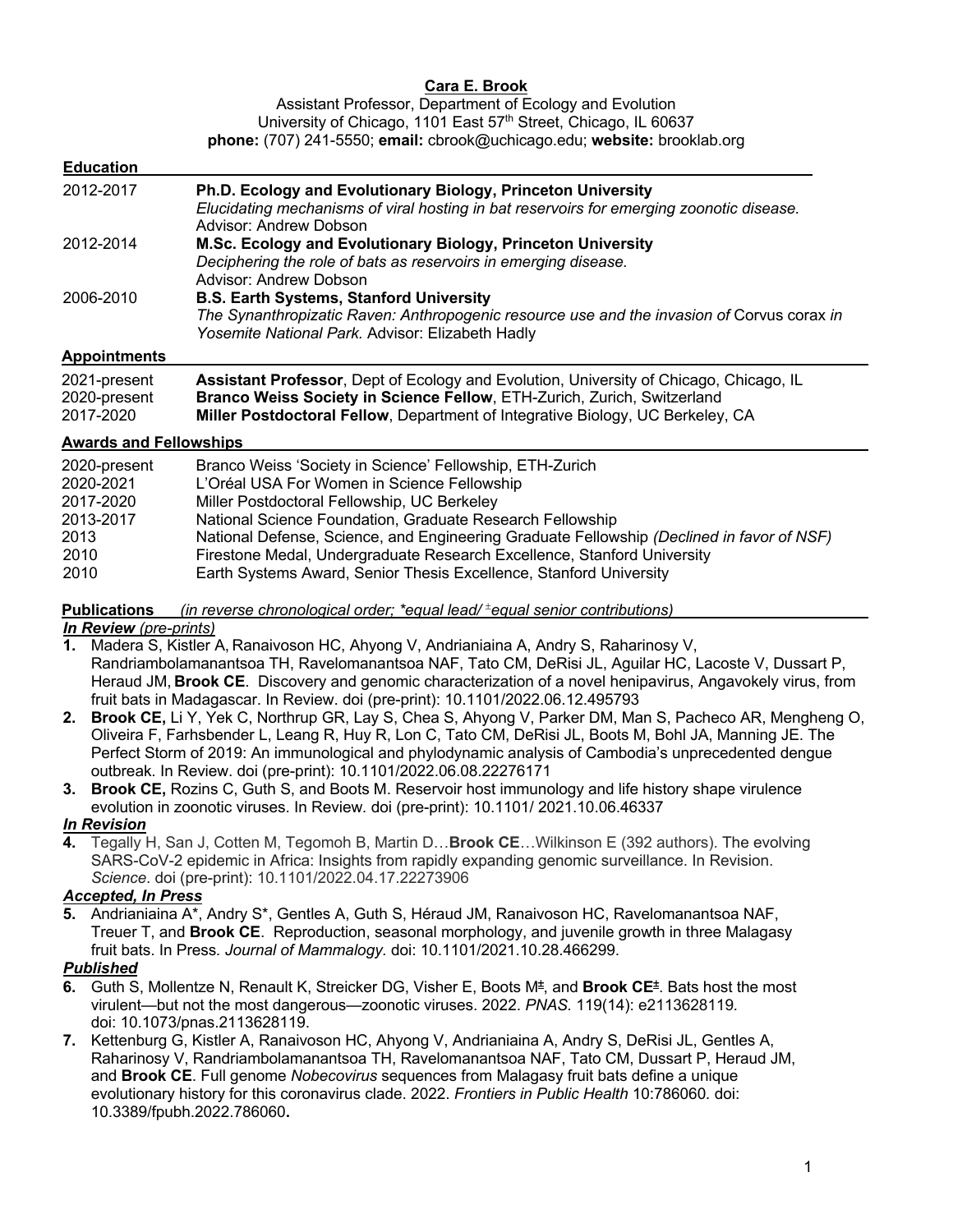- 8. Jones DN, Ravelomanantsoa NAF, Yeoman CJ, Plowright RK<sup>±</sup>, and **Brook CE**<sup>±</sup>. Do unique gastrointestinal microbiomes facilitate bats' roles as major viral reservoirs? 2022. *Trends in Microbiology.* doi: 10.1016/j.tim.2021.12.009.
- **9.** Andriamandimby SF\*, **Brook CE\***, Razanajatovo N, Randriambolamanantsoa TH, Rakotondramanga J-M, Rasambainarivo F, Raharimanga V, Razanajatovo IM, Mangahasimbola R, Razafindratsimandresy R, Randrianarisoa S, Bernardson B, Rabarison JH, Randrianarisoa M, Nasolo FS, Rabetombosoa RM,

Ratsimbazafy A-M, Raharinosy V, Rabemananjara AY, Ranaivoson HC, Razafimanjato H, Randremanana R<sup>±</sup>,

Heraud J-M<sup>±</sup>, and Dussart P<sup>±</sup>. Cross-sectional cycle threshold values reflect epidemic dynamics of COVID-19 in Madagascar. 2021. *Epidemics.* doi: 10.1016/j.epidem.2021.100533*.*

- **10. Brook CE**, Northrup GR, Ehrenberg AJ, the IGI SARS-CoV-2 Testing Consortium, Doudna JA, and Boots M. Optimizing COVID-19 control with asymptomatic surveillance testing in a university environment. 2021*. Epidemics*. doi: 10.1016/j.epidem.2021.100527.
- **11.** Albery GF, Becker DJ, Brierley L, **Brook CE**, Christofferson RC, Cohen LE, Dallas TA, Eskew EA, Fagre A, Farrell M, Glennon E, Guth S, Joseph MB, Mollentze N, Neely BA, Poisot T, Rasmussen AL, Ryan SJ, Sjodin AR, Seifert S, Sorrell EM, Carlson CJ. 2021. The science of the host-virus network. *Nature Microbiology.* doi: 10.1038/s41579-021-00652-2.
- **9.** Ruiz-Aravena M, McKee C, Gamble A, Hudson P, Parrish CR, Bharti N, Faust C, Schountz T, Restif O, Morris A, Jax E, Dee L, Lunn T, Peel A, Munster VJ, Yinda CK, Port JR, **Brook CE**, Aguilar HC, Yeo YY, Buchholz DW, Lloyd-Smith JO, Snedden C, Gurley ES, Jones D, Kessler M, Falvo C, Crowley D, Botto G, Rynda-Apple A, Plowright RK. 2021. Coronaviruses in bats: Ecology, evolution, and zoonotic spillover. *Nature Reviews Microbiology.* doi: 10.1038/s41579-021-00652-2.
- **10.** Wilkinson E, Giovanetti M, Tegally T, San JE, Lessels R, Cuadros D, Martin DP, Zekri A-RN…**Brook CE**, … de Oliveira T. A year of genomic surveillance reveals how the SARS-CoV-2 pandemic unfolded in Africa. 2021. *Science.* doi: 10.1126/science.abj4336.
- **11.** Annapragada A, **Brook CE**, Luskin MS, Rahariniaina RP, Helin M, Razafinarivo O, Ralaiarison AR, Randriamady HJ, Olson LE, Goodman SM, Golden CD. 2021. Evaluation of tenrec population viability and potential sustainable management under hunting pressure in northeastern Madagascar. *Animal Conservation.*  doi: 10.1111/acv.12714.
- **12.** Ehrenberg AJ, Moehle EA, **Brook CE**, Doudna Cate AH, Witkowsky LB, Sachdeva R, Hirsch A, Barry K, Hamilton JR, Lin-Shiao E, McDevitt S, Valentin-Alvarado L, Letourneau KN, Hunter L, Pestal K, Frankino PA, Murley A, Nandakumar D, Stahl EC, Tsuchida CA, Gildea H, Murdock A, Hochstrasser ML, Bardet L, Sherry C, the IGI SARS-CoV-2 consortium, Harte A, Nicolette G, Petersen M, Giannikopoulos P, Hockemeyer D, Urnov FD, Ringeisen BR, Boots M, Doudna JA. 2021. Launching a saliva-based SARS-CoV-2 surveillance testing program on a university campus. *PLoS One*: 2021. 16(5): e0251296. doi*:* 10.1371/ journal.pone.0251296
- **13.** Randremanana R, Andriamandimby SF, Rakotondramanga J-M, Razanajatovo N, Mangahasimbola R, Randriambolamanantsoa T, Ranaivoson HC, Rabemananjara H, Razanajatovo I, Razafindratsimandresy R, Rabarison J, **Brook CE**, Rakotomanana F, Rabetombosoa R, Razafimanjato H, Ahyong V, Raharinosy V, Raharimanga V, Raharinantoanina S, Randrianarisoa M, Bernardson B, Randrianasolo L, Randriamampionona L, Tato CM, DeRisi JR, Dussart P, Vololoniaina M, Randriatsarafara F, Randriamanantany Z, Heraud J-M. The COVID-19 Epidemic in Madagascar: clinical description and laboratory results of the first wave, March-September 2020. *Influenza and Other Respiratory Viruses.* 2021. 00:1-12. doi: 10.22541/au.161088504.46456502/v1.
- **14.** Ravelomanantsoa NAF, Guth S, Andrianiaina A, Andry S, Gentles A, Ranaivoson HC, **Brook CE**. 2020. The zoonotic potential of bat-borne coronaviruses. *Emerging Topics in Life Sciences.* 4 (4): 365-381. doi: 10.1042/ETLS20200097.
- **15.** Gentles A, Guth S, Rozins C, **Brook CE.** 2020. A review of mechanistic models of viral dynamics in bat reservoirs for zoonotic disease. *Pathogens and Global Health. doi:* 10.1080/20477724.2020. 1833161**.**
- **16.** Rocha R, Aziz SA, **Brook CE**, Carvalho WD, Cooper-Bohannon R, Frick WF, Huang JCC, Kingston T, Lopez-Baucells A, Maas B, Mathews F, Medellin RA, Olival KJ, Peel AJ, Plowright RK, Razgour O, Rebelo H, Rodrigues L, Rossiter SJ, Russo D, Straka TM, Teeling EC, Treuer T, Voigt CC, and Webala PW. Bat conservation and zoonotic disease risk: A research agenda to prevent misguided persecution in the aftermath of COVID-19. 2020. *Animal Conservation.* doi: 10.1111/acv.12636.
- **17.** Olival KJ\*, Cryan PM\*, Amman BR, Baric RS, Blehert DS, **Brook CE,** Calisher CH, Castle KT, Coleman JTH, Daszak P, Epstein JH, Field H, Frick WF, Gilbert AT, Hayman DTS, Ip HS, Karesh WB, Johnson CK, Kading RK, Kingston T, Lorch JM, Mendendall IH, Peel AJ, Phelps KL, Plowright RK, Reeder DM, Reichard JD, Sleeman JM, Streicker DG, Towner JS, and Wang L-F. 2020. Possibility for reverse zoonotic transmission of SARS-CoV-2 to free-ranging wildlife: a case study of bats. *PLoS Pathogens.* 16(9): e1008758. doi: 10.1371/journal.ppat.1008758.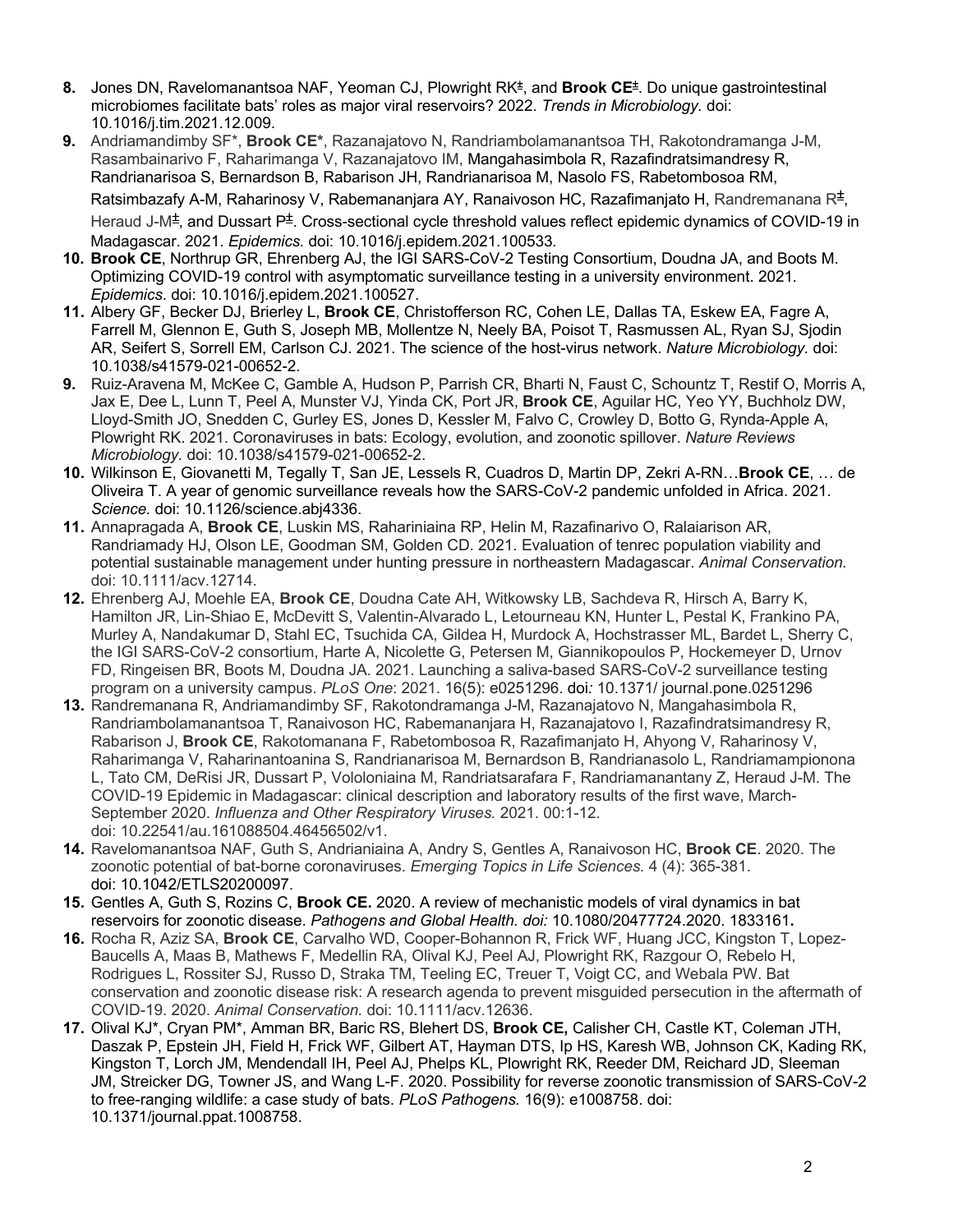- **18.** Amen AM, Barry KW, Boyle JM, **Brook CE**, Choo S, Cornmesser LT, Dilworth DJ, Doudna JA<sup>±</sup> , Ehrenberg AJ, Fedrigo I, Friedline SE, Graham TGW, Green R, Hamilton JR, Hirsh A, Hochstrasser ML, Hockemeyer D<sup>±</sup>, Krishnappa N, Lari A, Li H, Lin-Shiao E, Lu T, Lyons EF, Mark KG, Martell LA, Martins ARO, McDevitt SL, Mitchell PS, Moehle EA, Naca CL, Nandakumar D, O'Brien E, Pappas DJ, Pestal K, Quach DL, Rubin BE, Sachdeva R, Stahl EC, Syed AM, Tan I-L, Tollner AL, Tsuchida CA, Tsui CK, Turkalo TK, Urnov F<sup>±</sup>, Warf MB, Whitney ON, Witkowsky LB. 2020. Blueprint for a Pop-up SARS-CoV-2 Testing Lab. *Nature Biotechnology.* doi: 10.1038/s41587-020-0583-3
- **19. Brook CE,** Boots M, Chandran KC, Dobson AP, Drosten C, Graham AL, Grenfell BT, Müller MA, Ng M, Wang L-F, and van Leeuwen A. 2020. Accelerated viral dynamics in bat cell lines, with implications for zoonotic emergence. *eLife.* 9:e48401. doi: 10.7554/eLife.48401.
- **20. Brook CE.** 2019. A batty concept goes viral. *Nature Ecology & Evol.* doi:10.1038/s41559-019-1045-5.
- **21.** Guth S, Visher E, Boots M, and **Brook CE**. 2019. Host phylogenetic distance drives trends in virus virulence and transmissibility across the animal-human interface. *Philosophical Transactions of the Royal Society* 374(1782): 20190296. doi: 10.1098/rstb.2019.0296.
- **22. Brook CE,** Ranaivoson HC, Broder CC, Cunningham AA, Héraud J-M, Peel AJ, Gibson L, Wood JLN, Metcalf CJE<sup>±</sup>, and Dobson AP<sup>±</sup>. 2019. Disentangling serology to elucidate henipa- and filovirus transmission in Madagascar fruit bats. *Journal of Animal Ecology.* doi: 10.1111/1365-2656.12985.
- **23. Brook CE,** Ranaivoson HC, Andriafidison D, Ralisata M, Razafimanahaka J, Héraud JM, Dobson AP, and Metcalf CJE. 2019. Population trends for two Malagasy fruit bats. *Biological Conservation* 234:165-171. doi: 10.1016/j.biocon.2019.03.032.
- **24.** Ranaivoson HC, Héraud JM, Goethert HK, Telford SR, Rabetafika L<sup>±</sup> and **Brook CE**<sup>±</sup> . 2019. Babesial infection in the Madagascan flying fox, *Pteropus rufus* É. Geoffroy, 1803*. Parasites & Vectors* 12(51): 1307101933. doi: 10.1186/s13071-019-3300-7.
- **25. Brook CE,** Herrera JP, Borgerson C, Fuller E, Andriamahazoarivosoa P, Rasolofoniaina BJR, Randrianasolo JLRR, Rakotondrafarasata ZRE, Randriamady HJ, Dobson AP and Golden CD. 2018. Population viability and harvest sustainability for Madagascar lemurs*. Conservation Biology* 33(1): 99- 111. doi: 10.1111/cobi.13151.
- 26. Brook CE, Bai Y, Yu EO, Ranaivoson HC, Shin H, Dobson AP, Metcalf CJE<sup>±</sup>, Kosoy MY<sup>±</sup>, and Dittmar K<sup>±</sup>. 2017. Elucidating transmission dynamics and host-parasite-vector relationships for rodent-borne *Bartonella* spp. in Madagascar. *Epidemics* 20: 56-66*.* doi:10.1016/j.epidem.2017.03.004.
- **27.** Wesolowski A**\***, Mensah K**\***, **Brook CE\***, Andrianjafimasy M, Winter A, Buckee CO, Razafindratsimendresy R, Tatem AJ, Heraud J-M<sup>±</sup>, and Metcalf CJE<sup>±</sup>. 2016. Introduction of Rubella-Containing-Vaccine to Madagascar: Implications for roll-out and local elimination across low-income countries. *Journal of the Royal Society Interface* 13(177): 20151101. doi:10.1098/rsif.2015.110.
- **28. Brook CE**, Beauclair R, Ngwenya O, Worden L, Ndeffo-Mbah M, Lietman TM, Satpathy SK, Galvani AP, and Porco TP. 2015. Spatial heterogeneity in projected leprosy trends in India. *Parasites & Vectors* 8(1): 542. doi: 10.1186/s13071-015-1124-7.
- **29.** Rist CL, Ngonghala CN, Garchitorena A, **Brook CE**, Ramananjato, Miller AC, Randrianarivelojosia M, Wright PC, Gillespie TR, and Bonds MH. 2015. Modeling the burden of poultry disease on the rural poor in Madagascar. *One Health* 1: 60-65. doi: 10.1016/j.onehlt.2015.10.002.
- **30. Brook CE**, Bai Y, Dobson AP, Osikowicz L, Ranaivoson HC, Zhu Q, Kosoy MY, and Dittmar K. 2015. Bartonella spp. in fruit bats and blood-feeding ectoparasites in Madagascar. *PLoS Neglected Tropical Diseases* 10(2): e0003532. doi:10.1371/journal.pntd.0003532.
- **31. Brook CE** and Dobson AP. 2015. Bats as 'special' reservoirs for emerging zoonotic pathogens. *Trends in Microbiology* 23(3): 172-180. doi:10.1016/j.tim.2014.12.00.
- **32.** Guyton J and **Brook CE**. 2015. African Bats: Conservation in the Time of Ebola. *Therya* 6(1): 69-88. doi: 10.12933/therya-15-244.
- **33.** Young HS, McCauley DJ, Dirzo R, Goheen JR, Agwanda B, **Brook CE**, Castillo EO, Ferguson AW, Kinyua SN, McDonough MM, Palmer TM, Pringle RM, Young TP, and Helgen KM. 2015. Context -dependent effects of large wildlife declines on small mammal communities in central Kenya. *Ecological Applications* 25(2): 348–60. doi:10.1890/14-0995.1.
- **34. Brook CE**, Bernstein DP, and Hadly EA. 2013. Human food subsidies and Common Raven occurrence in Yosemite National Park, CA. *Western Birds* 44(2):127-34.

### **Recent Invited Oral Presentations\_\_\_\_\_\_\_\_\_\_\_\_**

May 2022 *Ecology, Evolution, and Marine Biology Seminar Series,* UC Santa Barbara, CA.

April 2022 *IGI Seminar Series,* UC Santa Barbara, CA. Innovative Genomics Institute, UC Berkeley, CA.

Dec 2021 *COVID-19 Modeling Seminar Series,* UT COVID-19 Modeling Consortium, University of Texas, Austin, TX. May 2021 *Molecular Methods in Animal Ecology,* Universidad Federal do Paraná, Brazil*.* 

Dec 2020 *Bugs and Drugs: Infectious Disease Seminar Series,* UCSF, San Francisco, CA*.* 

Oct 2019 *Interdisciplinary Disease Across Scales Seminar Series,* Univ. of Georgia, Athens, GA*.*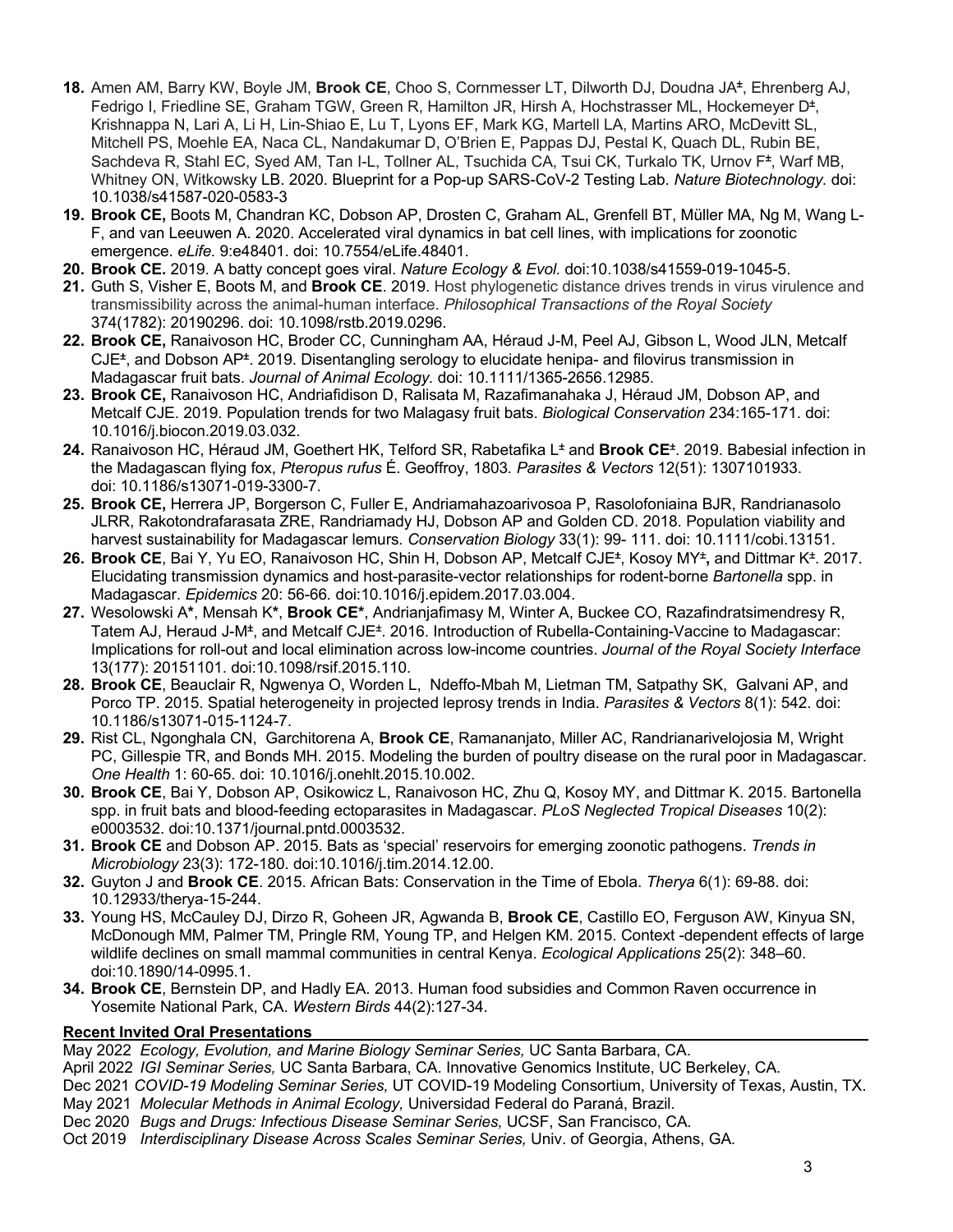| <b>Research Grants</b>     |                                                                                                                                                                     |
|----------------------------|---------------------------------------------------------------------------------------------------------------------------------------------------------------------|
| 2022-present.              | National Geographic Society. Pl. \$25,000.                                                                                                                          |
|                            | "Coding for Conservation: Quantitative training for the next generation of environmental                                                                            |
|                            | leaders in Madagascar"                                                                                                                                              |
| 2020-present.              | Branco Weiss Science in Society Fellowship. Pl. 500,000 CHF.                                                                                                        |
|                            | "Understanding bats to decipher disease, aging, and virus virulence in one fell swoop."                                                                             |
| 2020-present.              | Loréal USA For Women in Science Fellowship. Pl. \$60,000.                                                                                                           |
|                            | "Understanding bats to simultaneously solve disease and aging."                                                                                                     |
| 2020-2021.                 | Innovative Genomics Institute. Pl. \$100,000.                                                                                                                       |
|                            | "Next Generation Sequencing to Inform COVID-19 Outbreak Response in Madagascar."                                                                                    |
| 2019-2021.                 | Bill & Melinda Gates Foundation Grand Challenges Explorations. Pl. \$100,000.                                                                                       |
|                            | "Metagenomics and the Etiology of Zoonotic Disease: Deciphering Bat-to-Human Viral                                                                                  |
|                            | Transmission in Madagascar."                                                                                                                                        |
| 2018-2020                  | DARPA PREdicting Emerging Pathogenic Threats (PREEMPT). co-PI with RK Plowright                                                                                     |
|                            | (lead), H Arguilar-Carreno, N Bharti, P Ebby, E Gurley, B Han, PJ Hudson, JO Lloyd-Smith, H                                                                         |
|                            | McCallum, L McGuire, V Munster, CR Parrish, AJ Peel, O Restif, T Schountz. \$10,000,000.                                                                            |
|                            | "Preventing emergence and spillover of bat viruses in high-risk global hotspots".                                                                                   |
| 2018-2019                  | Center for Emerging and Neglected Tropical Diseases, Thomas C. Alber Science and<br>Engineering Fellowship. Pl. \$10,000.                                           |
|                            | "A transcriptomic window into zoonotic bat virus seasonality in Madagascar."                                                                                        |
| 2017-present               | National Institutes of Health, International Research in Infectious Diseases (R01).                                                                                 |
|                            | Co-PI with P Dussart. \$625,000.                                                                                                                                    |
|                            | "Investigating seasonal drivers of viral zoonoses from Madagascar fruit bats."                                                                                      |
| 2016-2017                  | Princeton Environmental Institute, Walbridge Graduate Award. Pl. \$10,000.                                                                                          |
|                            | "Climate Change, Resource Scarcity, & Emerging Fruit Bat Zoonoses in Madagascar."                                                                                   |
| 2016-2017                  | National Science Foundation, Doctoral Dissertation Improvement Grant.                                                                                               |
|                            | co-PI with AP Dobson and AL Graham. \$13,000.                                                                                                                       |
|                            | "Within-host seasonal drivers of pathogen dynamics in a fruit bat reservoir."                                                                                       |
| 2015-2016                  | PIVOT Research Award. co-PI with AP Dobson and J-M Héraud. \$15,000.                                                                                                |
|                            | "Investigating spillover of viral hemorrhagic fevers from fruit bats in Madagascar."                                                                                |
| 2015-2016                  | National Geographic Society: Waitt Grant. Pl. \$15,000.                                                                                                             |
|                            | "Investigating risks for Ebola virus spillover from Madagascar fruit bats."                                                                                         |
| 2013-2014                  | Lubee Bat Conservancy. Bacardi Conservation & Research Fund. Pl. \$5,000.                                                                                           |
|                            | "Bushmeat harvesting impacts on risk for henipavirus spillover among fruit bats in Madagascar."                                                                     |
| 2013-2014                  | Bat Conservation International. Student Research Scholarship. Pl. \$3,200.                                                                                          |
|                            | "Bushmeat harvesting impacts on population dynamics and corresponding risk for henipavirus                                                                          |
|                            | spillover in Malagasy fruit bats."                                                                                                                                  |
| 2013-2014                  | The Explorer's Club. Exploration Fund. Pl. \$2,250.                                                                                                                 |
|                            | "Mechanisms for viral persistence among mixed species fruit bat populations in Madagascar."                                                                         |
| 2013-2014                  | Bill and Melinda Gates Foundation: Grand Challenges in Global Health Explorations. co-Pl                                                                            |
|                            | with MH Bonds, PC Wright, and TR Gillespie. \$100,000.                                                                                                              |
|                            | "Quantifying the economic burden of disease in Ranomafana NP, Madagascar. "                                                                                         |
| 2013-2014                  | Princeton University: Health Grand Challenges Grant. Pl. \$5,000.<br>"Biodiversity and human livelihood: Quantifying vector-control impact of insectivorous bats on |
|                            | human malaria burden in Ranomafana, Madagascar."                                                                                                                    |
| 2013                       | American Society of Mammalogist: Grants-in-Aid. Pl. \$1,500.                                                                                                        |
|                            | "Mammalian Biodiversity, Metapopulation Connectivity, & Potential for Zoonosis."                                                                                    |
| 2013                       | National Geographic Society: Young Explorer Grant. Pl. \$5,000.                                                                                                     |
|                            | "Habitat Modification and the Ecology of Plague Emergence in Madagascar."                                                                                           |
| 2013                       | Princeton University: Health Grand Challenges Grant. Pl. \$1,200.                                                                                                   |
|                            | "Habitat Modification and Plague Emergence in Madagascar."                                                                                                          |
| <b>Teaching Experience</b> |                                                                                                                                                                     |
|                            |                                                                                                                                                                     |
| 2016-present               | E <sup>2</sup> M <sup>2</sup> : Ecological and Epidemiological Modeling in Madagascar.                                                                              |
|                            | Founder, Instructor: E2M2.org                                                                                                                                       |
|                            | Design and deliver lectures and exercises for introductory programming (R) workshop for                                                                             |
|                            | Malagasy students in biology, medicine, public health                                                                                                               |

2015-2016 **International Clinics on Infectious Disease, Dynamics, and Data.** *Workshop Faculty:* ici3d.org